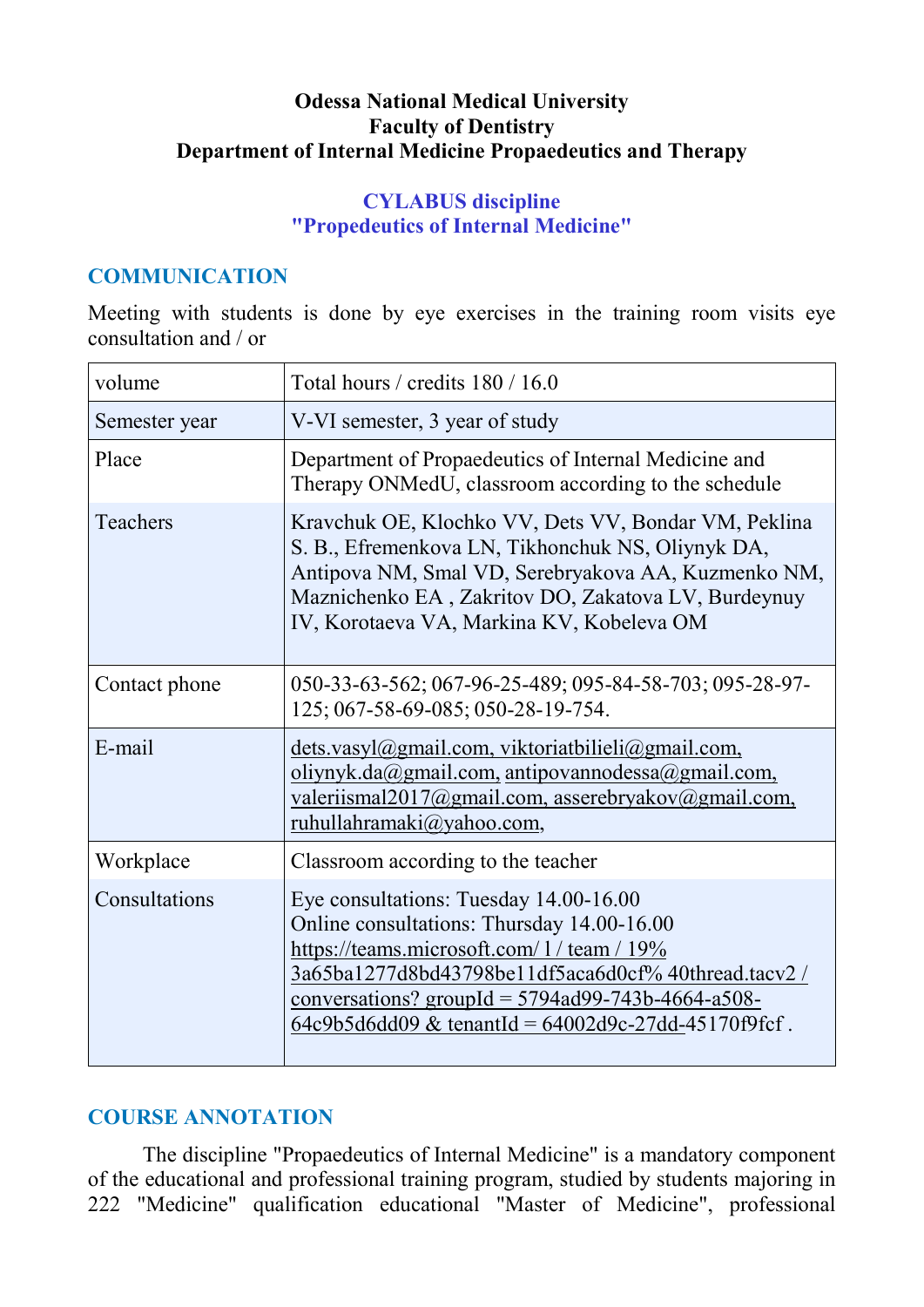qualification "Doctor" during the 3rd year of study. Semesters: V-VI. The organization of the educational process is carried out according to the European credit transfer system for the organization of the educational process (ECTS).

**The subject of** study of the discipline is the study of the principles of diagnosis of diseases of internal organs.

**Prerequisites** are based on the study by students of medical biology, medical and biological physics (study of the simplest types of physiotherapy), human anatomy (palpation of the pulse, determination of blood pressure, temporary cessation of bleeding), physiology (development of daily routine for patients inpatient functions, the relationship of sympathetic and parasympathetic nervous systems), bioorganic and biological chemistry (use of solutions for measures in the detection of pediculosis), microbiology, virology and immunology (data collection for detailing complaints and structural elements of medical history).

**Postrequisites:** medical biology and biological physics, anatomy and pathological human anatomy, physiology and pathological physiology, pharmacology, microbiology, virology and immunology, internal medicine, general practice and family medicine.

**The purpose of** teaching the discipline "propaedeutics of internal medicine" is to achieve the main ultimate goals defined in the Standard for the training of specialists in the specialty 222 "Medicine" and is the basis for building the content of the discipline.

# **Tasks of the discipline**:

- conducting a survey and physical examination of patients and analysis of their results in the clinic of internal medicine;
- analysis of the results of basic laboratory and instrumental research methods;
- identification of leading symptoms and syndromes in the clinic of internal medicine.

#### **Expected results: to**

- carry out professional activity in social interaction based on humanistic and ethical principles;
- to comply with the norms of sanitary and hygienic regime and safety requirements in carrying out professional activities;
- argue information for decision-making, be responsible for them in standard and non-standard professional situations; adhere to the principles of deontology and ethics in professional activities;
- to carry out professional communication in modern Ukrainian, to use skills of oral communication in a foreign language, analyzing texts of a professional orientation and to translate foreign language information sources;
- to analyze the information received as a result of scientific researches, to generalize, systematize and use it in professional activity.

# **COURSE DESCRIPTION**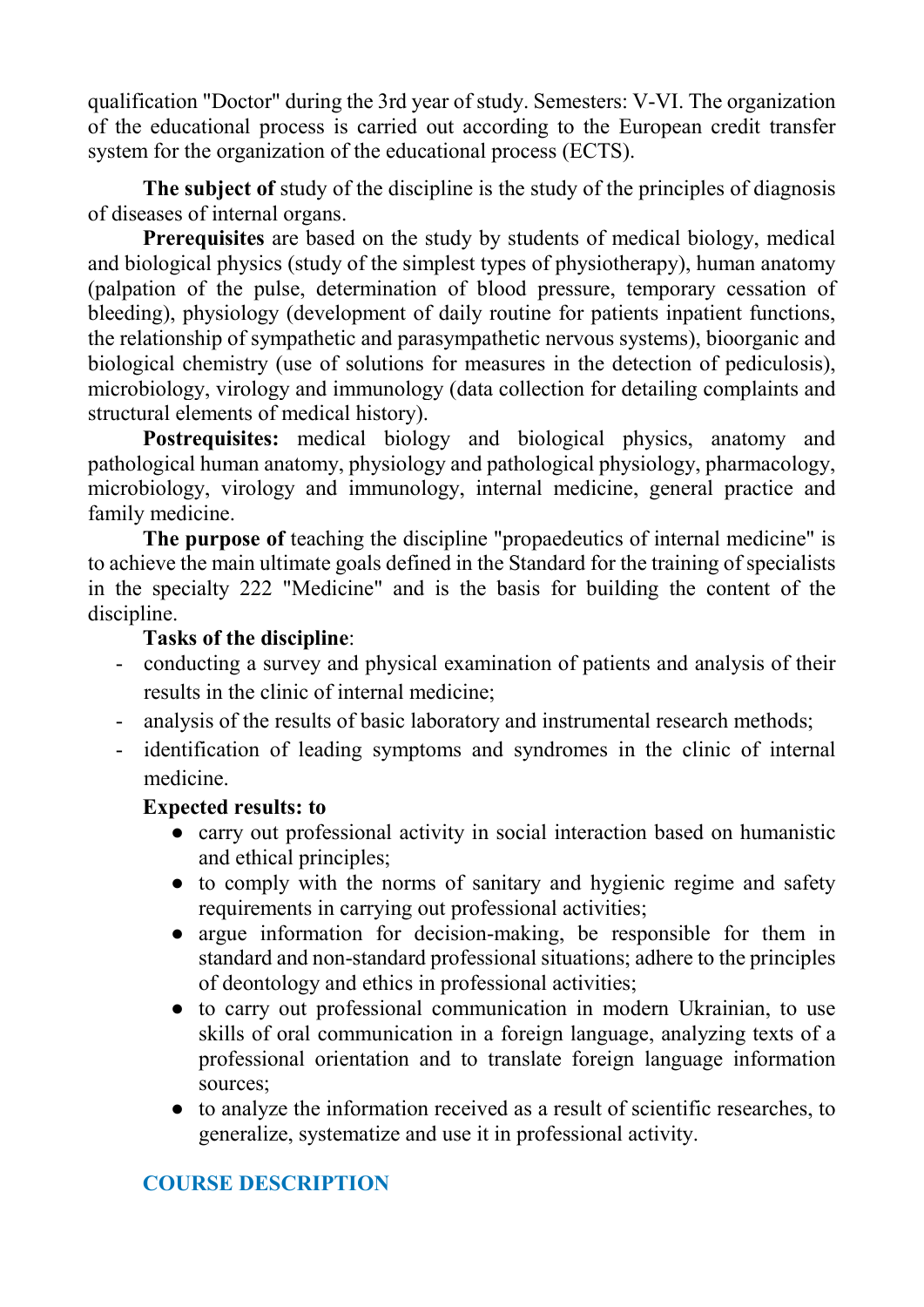#### **Form and methods of study**

The course will be presented in the form lectures (30 hours)*,* practical classes (70 hours), independent student work (80 hours). The following teaching methods are used: competence; explanatory-demonstration; reproductive; heuristic.

#### **The content of the discipline. Thematic plan of lectures**

Topic 1. Propaedeutics of internal medicine as an introduction to the clinic of internal medicine. Basic methods of examination of patients.

Topic 2. Symptoms of respiratory diseases on the basis of questioning the patient, palpation and percussion of the chest.

Topic 3. Symptoms of respiratory diseases based on lung auscultation.

Topic 4. Symptoms and syndromes based on the study of pulse and blood pressure.

Topic 5. Auscultation of the heart: the main symptoms when listening to normal and pathological heart sounds.

Topic 6. Symptoms and syndromes based on auscultation of heart murmurs.

Topic 7. The main symptoms of diseases and functional disorders of the gastrointestinal tract.

Topic 8. The main symptoms and syndromes of hypertension and coronary heart disease.

Topic 9. Syndrome of heart and vascular insufficiency in diseases of the cardiovascular system.

Topic 10. Hypertension syndrome. Pathophysiological bases. Arterial hypertension. Symptomatology, diagnosis. Atherosclerosis and coronary heart disease. Classification of coronary heart disease. Pathophysiological aspects of development.

Topic 11. Circulatory failure syndrome (acute and chronic). The mechanism of occurrence. Emergency care for acute left ventricular failure. The concept of pulmonary heart .. Acute vascular insufficiency.

Topic 12. The main symptoms and syndromes in diseases of the stomach and intestines. Methods of clinical, laboratory and instrumental research in acute and chronic gastritis, gastric and duodenal ulcers, enteritis and colitis. The main symptoms and syndromes in diseases of the hepatobiliary system. Methods of clinical, laboratory and instrumental examination.

Topic 13. The main symptoms and syndromes of kidney disease. Symptomatology of acute and chronic glomerulonephritis and pyelonephritis.

Topic 14. The main clinical syndromes in blood diseases. Symptomatology and diagnosis of anemia. Myeloplastic syndrome. Symptomatology and diagnosis of leukemia. Hemorrhagic syndrome (hemorrhagic diathesis).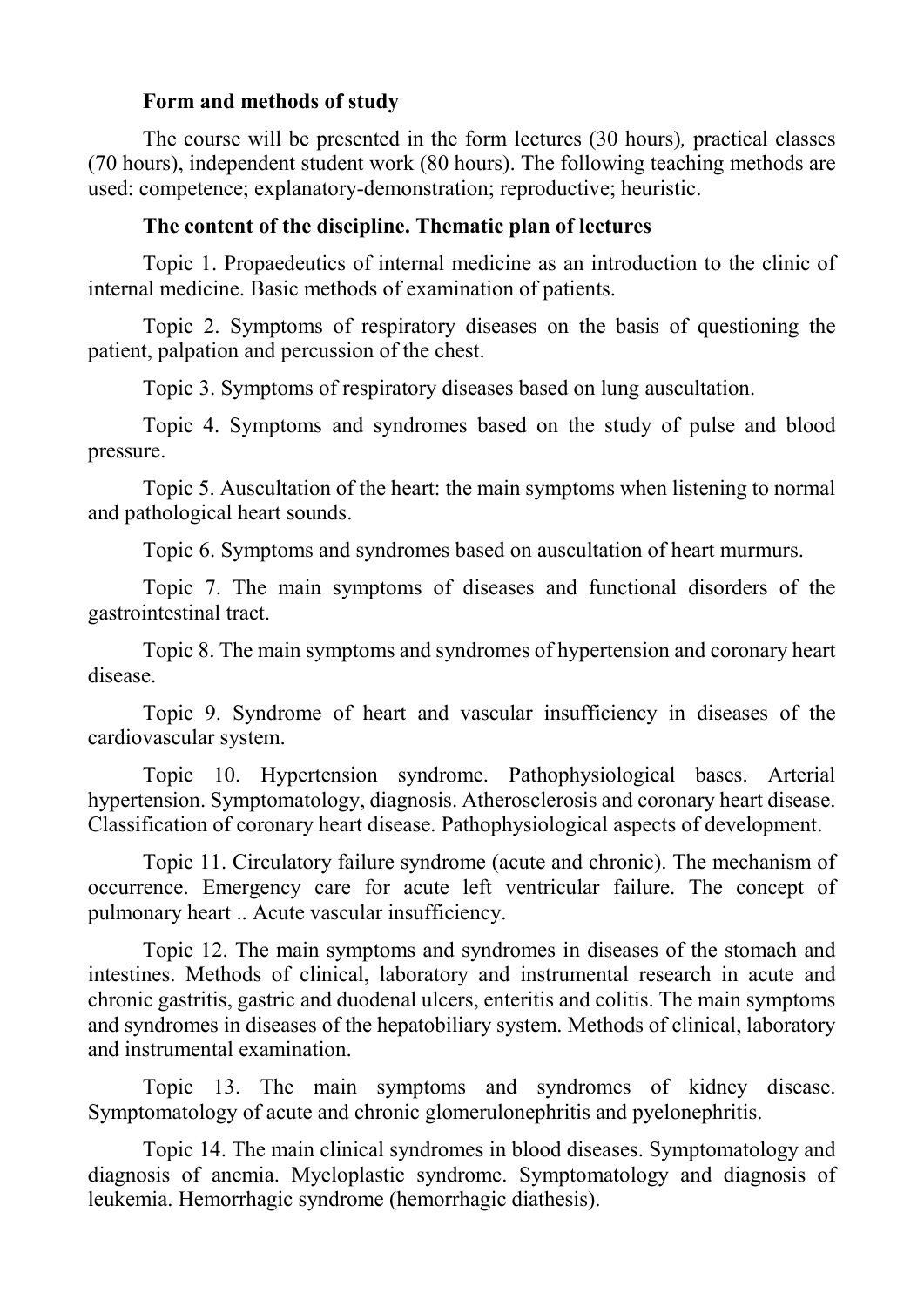Topic 15. Diabetes mellitus. Diffuse toxic goiter.

#### **Thematic plan of practical classes**

Topic 1. Tasks of the Department of Propaedeutics of Internal Medicine. The scheme of the medical history. Interrogation of the patient.

Topic 2. General examination of the patient, individual parts of the body. Diagnostic value of symptoms detected during the examination of the patient.

Topic 3. The main complaints of patients with respiratory diseases. Static and dynamic examination of the chest. Palpation of the chest.

Topic 4. Percussion of the lungs. Methods and techniques of comparative percussion of the lungs.

Topic 5. Percussion of the lungs. Methods and techniques of topographic percussion of the lungs.

Topic 6. Pulmonary auscultation: basic respiratory noises (vesicular and bronchial respiration).

Topic 7. Auscultation of the lungs: additional respiratory noises (crepitation, wheezing noise of friction of the pleura).

Topic 8. Boundary control of physical methods of research of the respiratory system

Topic 9. Interrogation and general examination of patients with pathology of the cardiovascular system. Curation of patients.

Topic 10. Research of pulse and measurement of arterial pressure.

Topic 11. Examination and palpation of the atrial area. Percussion determination of the limits of relative and absolute cardiac dullness.

Topic 12. Auscultation of the heart: heart tones, their splitting, bifurcation, additional tones.

Topic 13. Auscultation of the heart: organic and functional heart murmurs.

Topic 14. Boundary control of physical methods of cardiovascular research.

Topic 15. Methods of registration and decoding of ECG. ECG signs of ventricular and atrial hypertrophy.

Topic 16. ECG signs of automatism and excitability disorders.

Topic 17. ECG signs of conduction disorders. Basics of electropulse therapy.

Topic 18. Boundary control in the acquisition of knowledge on the study of ECG basics.

Topic 19. Questioning and examination of patients with diseases of the digestive system. Examination and superficial palpation of the abdomen.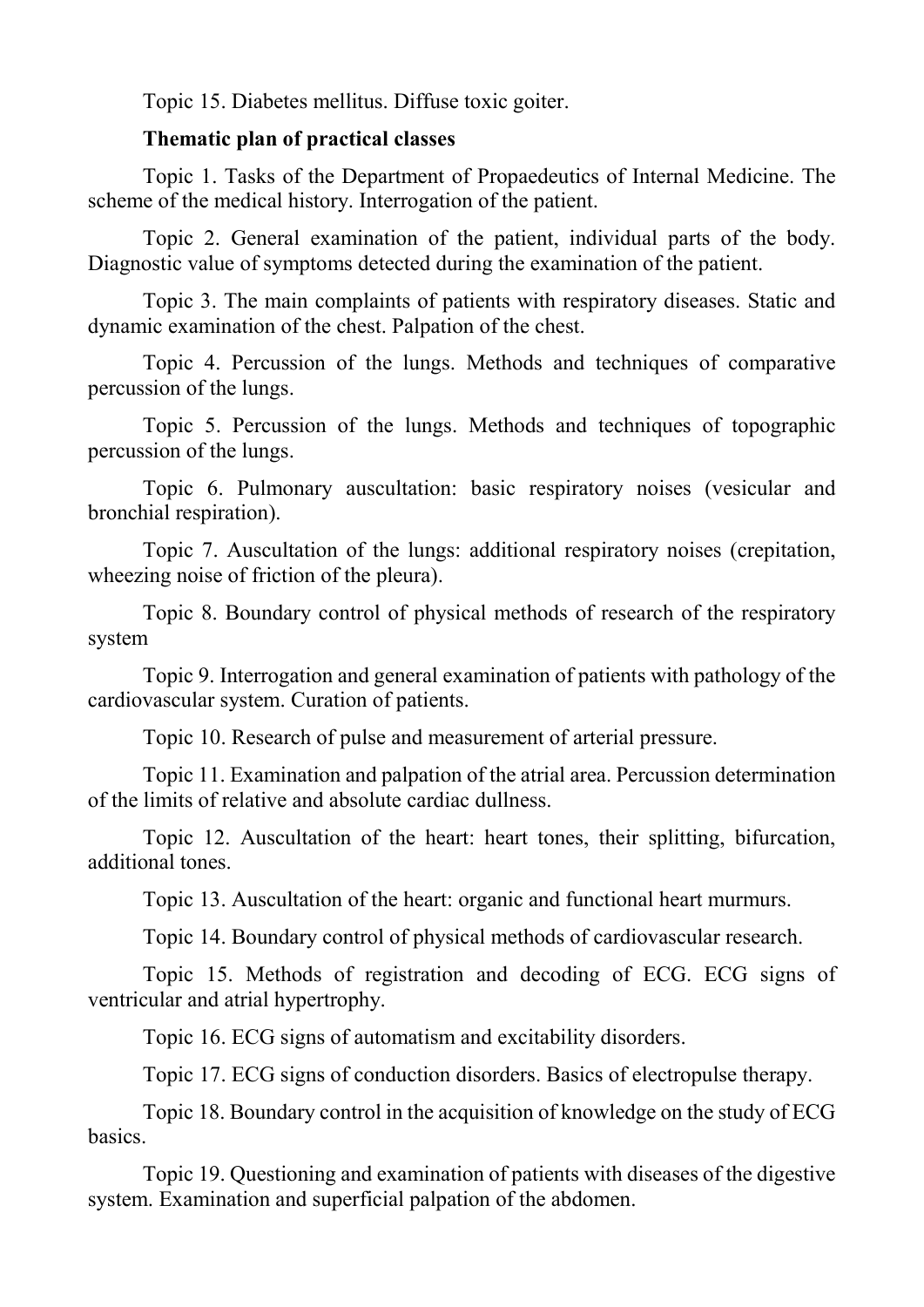Topic 20. Deep sliding methodical palpation of the intestine and stomach.

Topic 21. Interrogation of patients with liver and biliary tract disease. Review. Percussion. Palpation. Palpation of the liver and spleen, determination of their size by the method of Kurlov. Differential diagnosis of jaundice. Syndrome of functional insufficiency of liver cells. Portal hypertension. Hepatolienal syndrome.

Topic 22. Examination of patients with kidney and urinary tract disease. Interrogation. Examination, percussion, palpation. Functional study of the kidneys. Xray examination of the kidneys. Intravenous and retrograde pyelography. Kidney scan. Radioisotope nephrography, kidney biopsy. Examination of the fundus.

Topic 23. Examination of urine. Clinical interpretation of urine analysis. Analysis of data of laboratory research methods: Zymnytsky's, Amburzhe's, Nechiporenko's test, residual nitrogen, etc.

Topic 24. Examination of patients with blood diseases. Interrogation. Review. Palpation. Percussion.

Topic 25. Blood tests. Clinical interpretation of blood tests.

Topic 26. Boundary control of physical examination of the digestive system, urinary and hematopoietic systems.

Topic 27. The main symptoms and syndromes of dry and exudative pleurisy, lung abscess, gangrene, bronchiectasis. Lung cancer. Respiratory failure syndrome in pathology of the bronchopulmonary system.

Topic 28. Pneumonia: Symptoms and syndromes based on clinical-instrumental and laboratory research methods. The main clinical manifestations of bronchitis and bronchial asthma, pulmonary emphysema. Syndromes. Analysis of data of instrumental research methods. The concept of dysfunction of external respiration. Spirography.

Topic 29. Aortic heart disease. Mitral heart disease. The main symptoms and syndromes on the basis of clinical and instrumental methods of examination.

Topic 30. The main symptoms and syndromes of hypertension and symptomatic hypertension. Hypertensive crises. Ischemic heart disease: main symptoms and syndromes in angina and myocardial infarction.

Topic 31. Clinical and instrumental and laboratory studies of patients with chronic gastritis, gastric ulcer and duodenal ulcer. The main symptoms and syndromes. Tumors of the stomach. The main clinical and laboratory manifestations of chronic hepatitis and liver cirrhosis.

Topic 32. The main symptoms and syndromes of kidney disease - acute and chronic glomerulonephritis and pyelonephritis.

Topic 33. The main symptoms and syndromes of anemia. Solving problems by type KROK-2 on symptoms and syndromes in diseases of internal organs.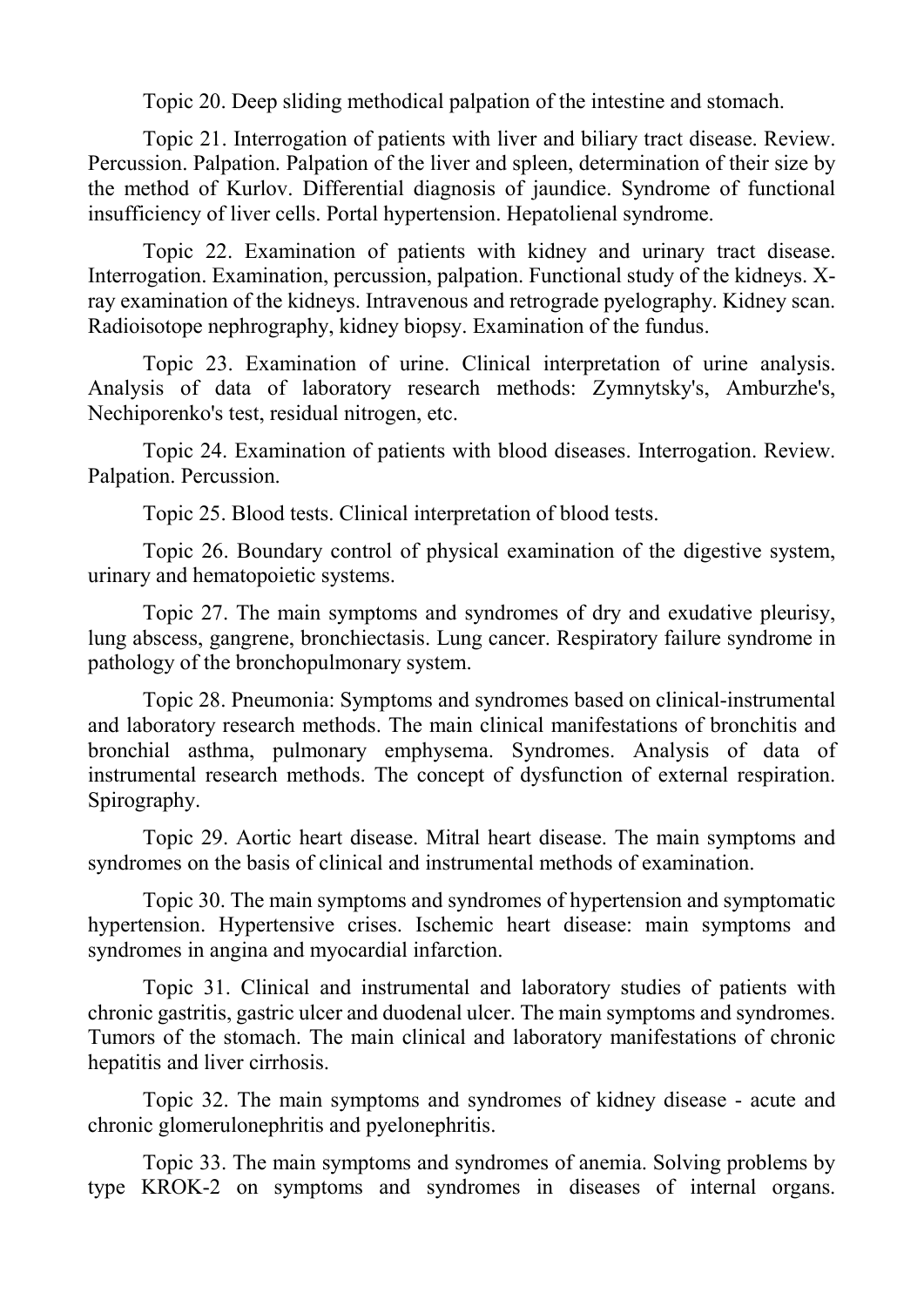Symptomatology of leukemia, hemorrhagic diathesis. Diagnosis. Analysis of data of instrumental research methods. Syndromes.

Topic 34. Symptomatology of hypothyroidism, thyrotoxicosis, diabetes Syndromes. Analysis of data of instrumental research methods.

Topic 35. Exam.

### **List of recommended literature**

### **Main literature:**

1. Sinyachenko OV, Ignatenko GA Propaedeutics of internal medicine in drawings, schemes, tables: Textbook. - Donetsk. - 519 p., - ill., 2012.

2. Shchukin Yu.V. Propaedeutics of internal diseases: a textbook. - Samara: OOO "Typography", 2010. - 336 p.

3. Shulipenko IM Propaedeutics of internal medicine. General semiotics and diagnosis / Textbook. manual for students of VMNZ IV level / IM Shchulinenko. - К: Медицина, 2008. - 303 с.

#### **Additional literature**

1. Internal diseases: Textbook. manual for students. stomat faculties / Ed .. О.О. Yakimenko. - O .:, 2003.

ODMU2.V.G. Perederiy, SM Weaver. Fundamentals of internal medicine in 3 volumes. Textbook - K., 2009.

#### **EVALUATION**

#### *Assessment of current educational activities*

Assessment of current educational activities is standardized.

The student's current educational activity is assessed on a 4-point (traditional) scale. Types of educational activities of the student, which are subject to evaluation in class, are determined by the department taking into account the specifics of the discipline and the objectives of the study of a particular topic and recorded in the minutes of the department before the school year. At the end of the course, the current performance is calculated as the average score of all grades obtained by the student on a traditional scale, rounded to 2 (two) decimal places.

A grade of "**excellent"** is given if the student knows the content of the lesson and lecture material in full, giving comprehensive answers and teaching the material without errors and inaccuracies, freely solves problems and performs practical skills of varying difficulty.

A grade of "**good"** is given if the student knows the content of the lesson and lecture material almost in full, giving correct but not exhaustive answers to questions. Solves problems and performs practical skills without significant mistakes.

A grade of "**satisfactory"** is given if the student does not know the content of the lesson and lecture material in full. Teaches the material not systematically, but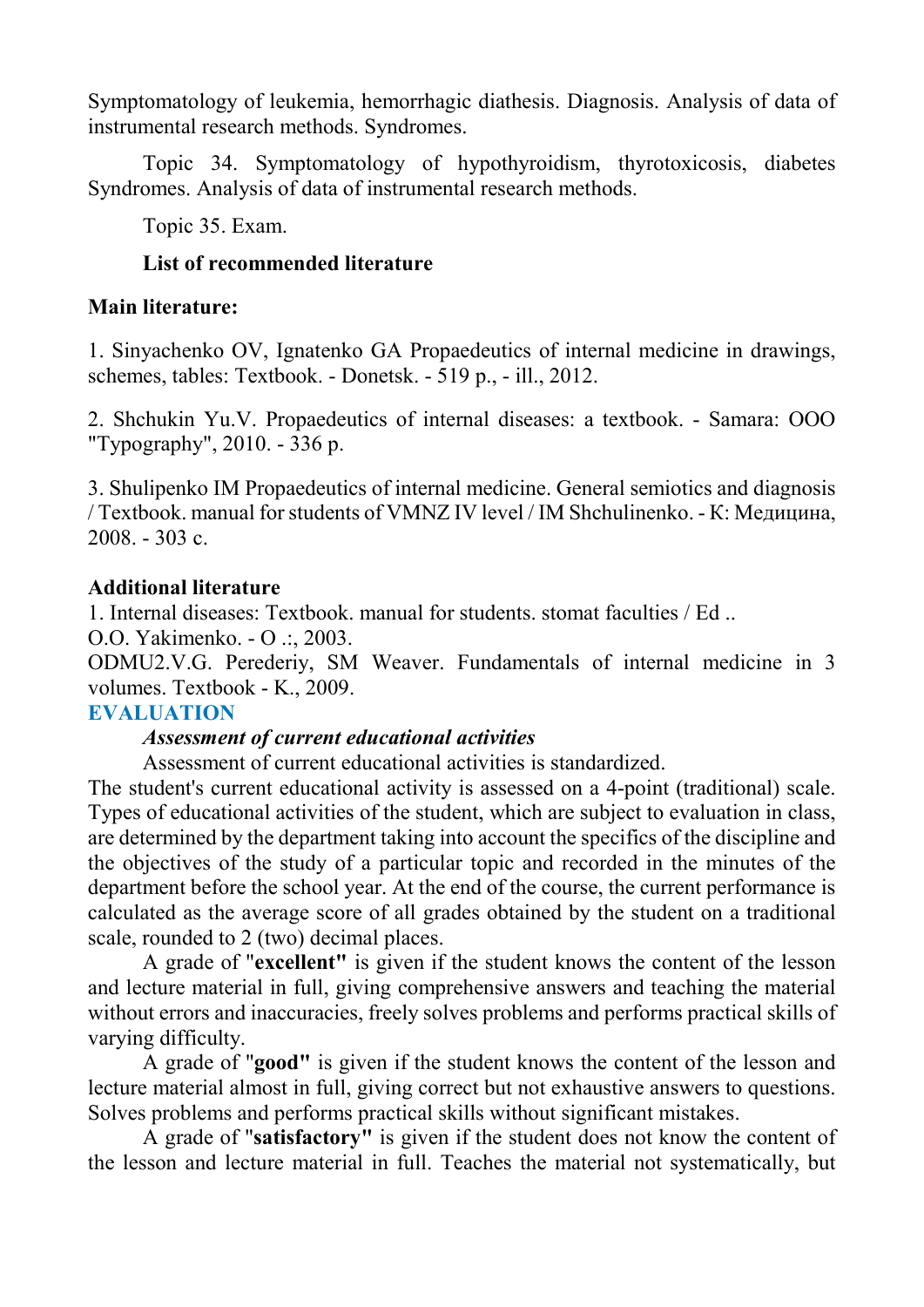correctly answers the clarifying questions. Solves problems and performs practical skills with mistakes.

The grade "**unsatisfactory"** is given if the student does not know the content of the lesson and lecture material, solves problems and performs practical skills with significant errors.

*Assessment of individual student tasks*

Assessment for individual tasks is charged to the student only if they are successfully completed and defended. The grade is added to the current performance.

#### *Assessment of independent work of students*

Independent work of students, which is provided by the topic of the lesson along with classroom work, is assessed during the current control of the topic in the relevant lesson. Assimilation of topics that are submitted only for independent work is checked during the test.

Only those students who do not have academic debts and have an average score of at least 3.00 for their current academic activity are allowed to take the final attestation.

Maximum current success - 5.0

Minimum number of points for admission to the differential test - 3.0

*Final control* Differential test is conducted in the last lesson of the discipline. It is based on the results of an oral answer to a ticket, which has two theoretical questions and one practical task to demonstrate skills. The examiner is a teacher of the department, according to the individual schedule.

The maximum score is 5.0. Differential credit is considered credited if the student received a score of at least 3.0. The grade in the discipline consists of two components:

• 50% - current performance (arithmetic mean of all student grades);

• 50% score on the differential test.

Further ranking on the rating scale (ECTS) is produced by the information and computer center of the university.

#### **Independent work of students**

**The purpose of** independent work of the student in the discipline "Patient care (practice)" is to ensure the preparation of students for professional activities in the care of patients of therapeutic profile and work as nurses in the therapeutic department.

With**betrayals independent work of the student** Possession of moral and deontological principles of the medical specialist and principles of professional subordination during care of patients of a therapeutic profile and development of theoretical material according to the plan "Independent work of the student", demonstration and possession of skills of the mode and care of patients with various diseases of a therapeutic profile. filling in reporting documentation;

**Criteria for assessing the** student's independent work meet the general assessment criteria, deadlines for submission of tasks according to the thematic plan "Student's independent work" last lesson on the eve of the test.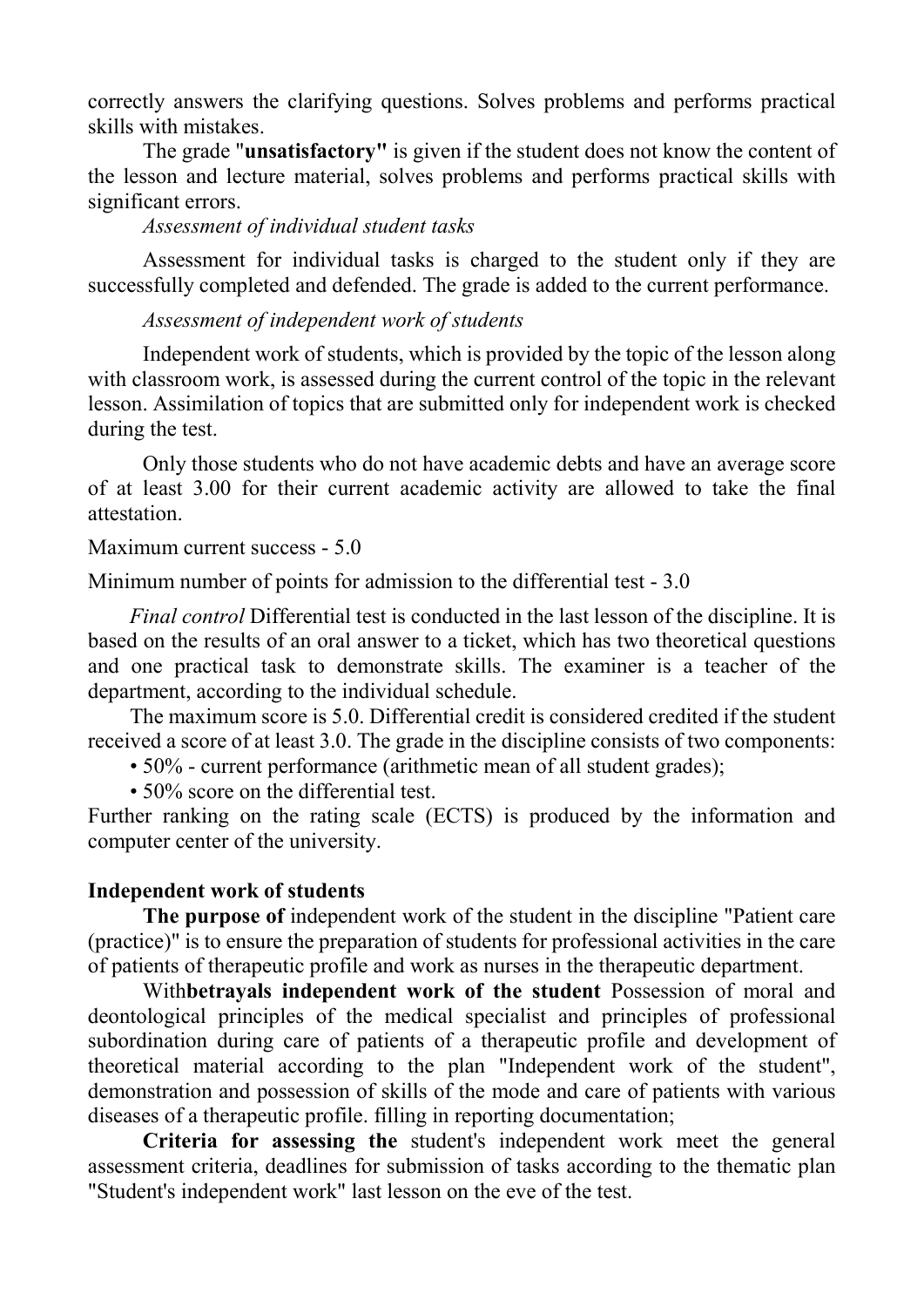# **POLICY OF THE COURSE**

- Mandatory compliance with the academic integrity of students, namely
	- selfperform all activities, tasks, forms of control under the work program of the discipline;
	- references to sources of information in the case of use of ideas, developments, statements, information in the prescribed manner;
	- compliance with the legislation on copyright, intellectual property and related rights;
	- providing timely, reliable information about the results of their own educational (scientific) activities, used research methods and sources of information.
- Unacceptable in the educational process for participants in the educational process are: the
	- use of prohibited aids and / or any technical means (abstracts, smartphones and other gadgets, etc.) during control activities;
	- passing the procedure of control by fictitious persons;
	- use of family or business ties to obtain a positive or higher assessment during the implementation of the form of control, learning outcomes or advantages in scientific work.

For violation of academic charity, students may be held subject to the following academic liability:

- re-assessment;
- appointment of additional control measures;
- re-passing of the relevant educational complex of the educational program;
- conducting additional verification of other works by the infringer;

#### **Attendance and lateness policy The**

student must be in the classroom for a time according to the class schedule, predressed in the room to change into a medical gown (which completely covers the outerwear, has long sleeves, is white, clean and ironed) and a medical cap wearing changeable shoes. Additionally, if necessary, wear a medical mask.

Late for classes is not allowed.

*Health status*: students suffering from acute infectious diseases, including respiratory diseases, are not allowed to study.

#### **Behavior in the audience.**

The Department of Propaedeutics of Internal Medicine and Therapy is located on the clinical base of ONMed, so it is necessary to be polite to the staff of the clinic and the department, patients, to remain silent.

The student must have a notebook, a pen.